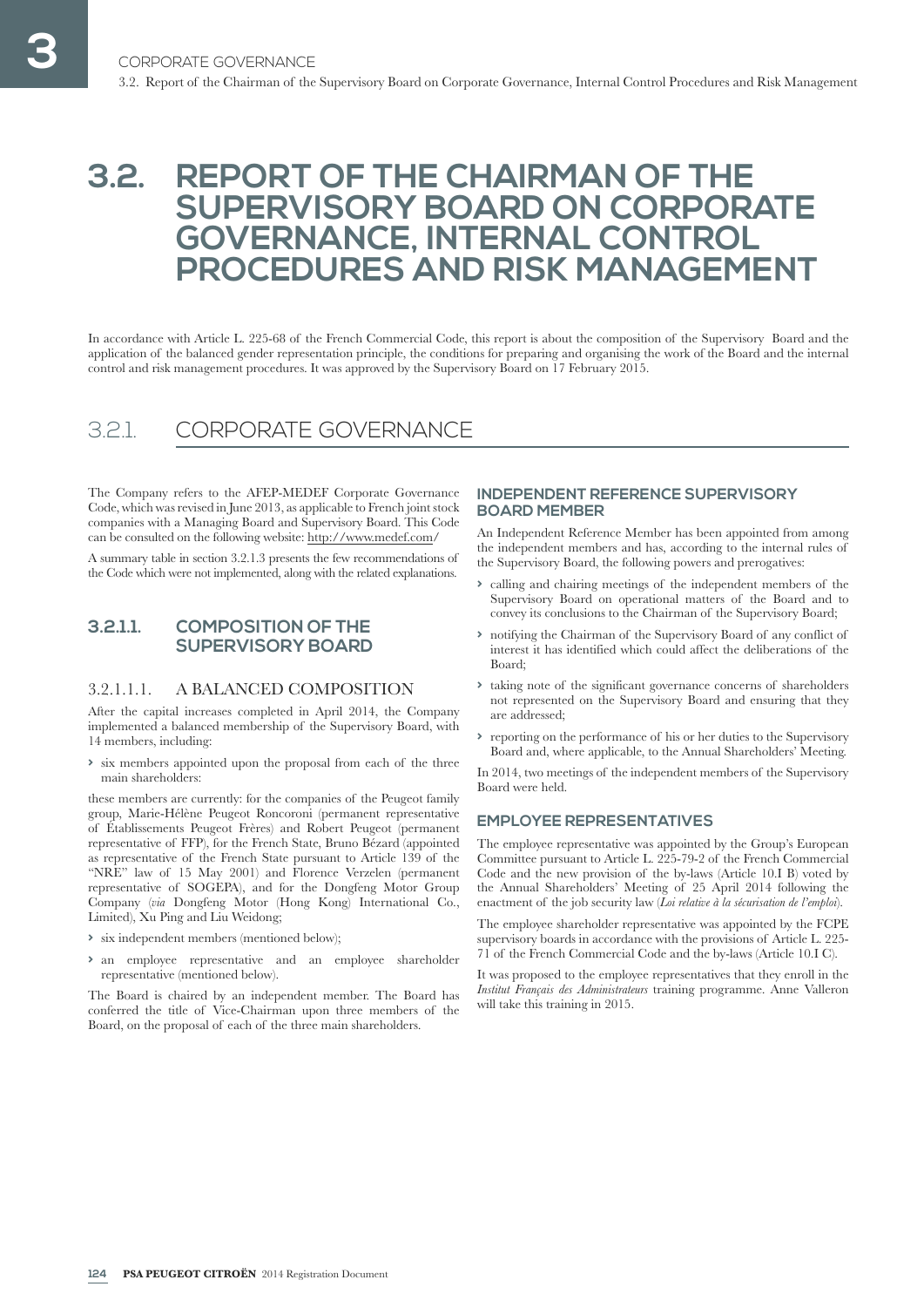## **CURRENT MEMBERSHIP**

At 17 February 2015, the Supervisory Board had the following members:

| <b>Members of the Supervisory</b><br>Board | <b>Title</b>                                                               | Age | Date of first<br>appointment | Term of<br>office<br>expiry date | Independent<br>according to the<br>criteria of the<br><b>AFEP-MEDEF Code</b> |
|--------------------------------------------|----------------------------------------------------------------------------|-----|------------------------------|----------------------------------|------------------------------------------------------------------------------|
| <b>Louis Gallois</b>                       | Chairman                                                                   | 71  | 02/12/2013                   | <b>2018 AGM</b>                  |                                                                              |
| <b>Bruno Bézard</b>                        | Vice-Chairman                                                              | 51  | 04/29/2014                   | 2018 AGM                         |                                                                              |
| Marie-Hélène Peugeot Roncoroni             | Vice-Chairman<br>Permanent representative of Établissements Peugeot Frères | 54  | 06/02/1999                   | 2018 AGM                         |                                                                              |
| Xu Ping                                    | Vice-Chairman                                                              | 58  | 04/29/2014                   | 2018 AGM                         |                                                                              |
| <b>Patricia Barbizet</b>                   | Member                                                                     | 60  | 04/24/2013                   | 2017 AGM                         |                                                                              |
| Pamela Knapp                               | Member                                                                     | 57  | 05/31/2011                   | <b>2017 AGM</b>                  |                                                                              |
| Jean-François Kondratiuk                   | Member<br>(Employee representative)                                        | 65  | 04/24/2013                   | <b>2018 AGM</b>                  |                                                                              |
| Liu Weidong                                | Member                                                                     | 48  | 04/29/2014                   | 2018 AGM                         |                                                                              |
| <b>Robert Peugeot</b>                      | Permanent representative of FFP                                            | 64  | 02/06/2007                   | 2017 AGM                         |                                                                              |
| Henri Philippe Reichstul                   | Member                                                                     | 65  | 05/23/2007                   | 2017 AGM                         |                                                                              |
| Dominique Reiniche                         | Member                                                                     | 59  | 04/25/2012                   | 2016 AGM                         | √                                                                            |
| Geoffroy Roux de Bézieux                   | Independent Reference Supervisory Board Member                             | 52  | 05/23/2007                   | <b>2017 AGM</b>                  |                                                                              |
| <b>Anne Valleron</b>                       | Member (representing employee shareholders)                                | 61  | 04/24/2013                   | <b>2017 AGM</b>                  |                                                                              |
| <b>Florence Verzelen</b>                   | Permanent representative of SOGEPA                                         | 37  | 04/29/2014                   | 2018 AGM                         |                                                                              |

*(AGM: Annual Shareholders' Meeting).*

Members of the Supervisory Board are appointed for a four-year term (apart from Pamela Knapp, whose six-year term had already begun when the by-laws were modified in 2011).

## **ADVISOR TO THE SUPERVISORY BOARD**

The Board's meetings are also attended by one non-voting advisor. According to the Internal Rules of the Supervisory Board, this advisor is appointed by the Supervisory Board for a term of four years. Pursuant to the shareholders' agreement to which the Company is party, each of the three main shareholders is entitled to request the appointment of an Advisor to the Supervisory Board. To date, Frédéric Banzet is an Advisor, appointed by the Supervisory Board at its meeting on 29 July 2014 at the request of the companies Établissements Peugeot Frères/FFP.

In accordance with the law, meetings of the Supervisory Board are also attended by one non-voting member of the Peugeot S.A. Works Council.

## **INCREASED REPRESENTATION OF WOMEN**

Since July 2014, the Supervisory Board has had six female and eight male members; women account for 42.8% of the members (compared with 33.33% in 2013 and 21% in 2011). Thus, it satisfies both the legislation and the recommendations of the AFEP-MEDEF Code before their mandatory compliance dates.

#### **INCREASED INTERNATIONALISATION**

The Supervisory Board has four members of foreign nationality (Pamela Knapp, Xu Ping, Henri Philippe Reichstul and Liu Weidong), and all non-employee members have experience within an international organisation.

This balanced membership ensures the quality of the debates and decisions taken by the Supervisory Board.

## 3.2.1.1.2. INDEPENDENCE OF BOARD MEMBERS

As stated in the Internal Regulations of the Supervisory Board, *"members of the Supervisory Board represent all shareholders and must always act in the corporate interests of the Company. Each member of the Supervisory Board shall strive to ensure that their analysis, judgement, decision-making and action are independent, to benefit the Company's interest. They agree not to seek out or to accept any benefit likely to undermine this independence."*

Following preparatory work by the Appointments, Remuneration and Governance Committee, the Supervisory Board reviewed the position of each of its members with regard to the independence criteria selected by the Company (Article 9.4. of the AFEP-MEDEF Code) at its meeting on 17 February 2015:

- **>** not be an employee or Executive Director of the Company, or an employee or director of its parent company or of a company which it consolidates or has consolidated in the last five years;
- **>** not be an Executive Director of a company in which the Company holds directly or indirectly a director term of office or in which an employee designated as such or an Executive Director of the Company (either currently or in the last five years) holds a director term of office;
- **>** not be a major client, supplier, investment banker or corporate banker of the Company or its Group, or for which the Company or its Group represents a significant part of its business;
- **>** have no close family ties with a corporate officer;
- **>** not have been a Statutory Auditor of the Company in the last five years;
- **>** not have been a company director during the last 12 years.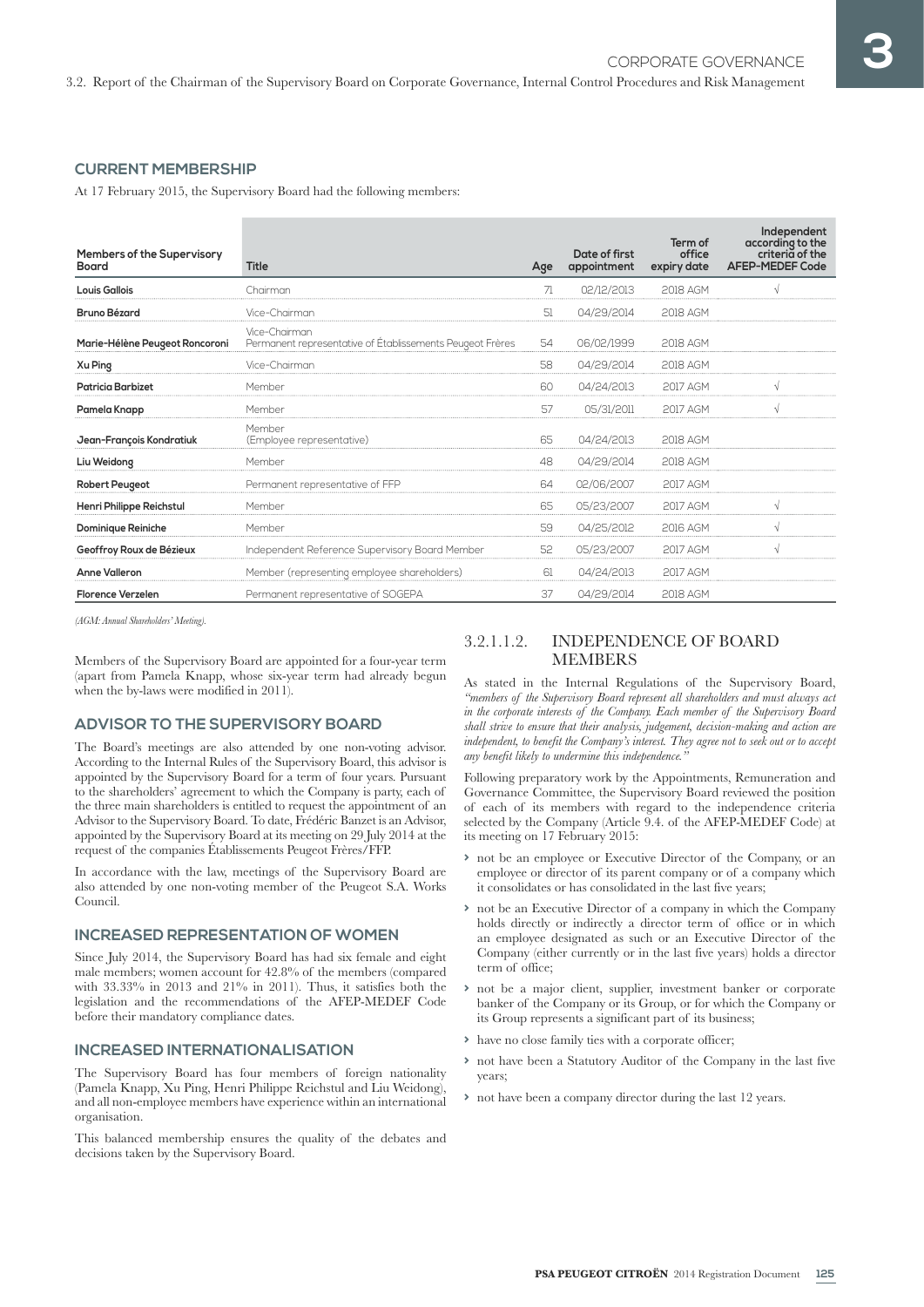Based on these criteria, the Supervisory Board considers six members to be independent: Patricia Barbizet, Pamela Knapp, Louis Gallois (Chairman of the Supervisory Board), Dominique Reiniche, Geoffroy Roux de Bézieux ( Independent Reference Member) and Henri Philippe Reichstul. This puts the proportion of independent members at 50% (Members of the Board representing employees or employee shareholders are not included when calculating this percentage in accordance with the AFEP-MEDEF Code).

As part of its review, the Supervisory Board took into account the existence of business relations between the members of the Supervisory Board and the Group or its shareholders. It is considered that the director terms of office of Patricia Barbizet within the company Total, of Pamela Knapp within Saint Gobain and of Dominique Reiniche within AXA do not compromise their independence due to the nonsignificant nature (assessed on the revenue of the companies concerned) of the business relations between these companies and the Group.

Please refer to Section 3.1 of the Registration Document for further developments about the Supervisory Board's composition (presentation of the members, membership developments in 2014, performed terms, statements on conflicts of interest, family ties, etc.).

## **3.2.1.2. PREPARATION AND ORGANISATION OF THE WORK OF THE SUPERVISORY BOARD**

## 3.2.1.2.1. ROLE AND OPERATING PROCEDURES OF THE SUPERVISORY BOARD

#### **INTERNAL RULES**

New internal rules for the Supervisory Board were implemented on 29 July 2014, to reflect changes in the AFEP-MEDEF Code. It is available in full on the Group's website.

It defines the work of the Supervisory Board as follows:

The Supervisory Board appoints members of the Managing Board and can remove them from office. It determines their compensation packages. The Supervisory Board also sets the amount of compensation for its Chairman and Vice-Chairman or Vice-Chairmen and determines the procedures for allocating attendance fees among its members. In accordance with the AFEP-MEDEF Code, when allocating the attendance fees, the Supervisory Board considers, in line with its procedures, the actual attendance of members at the meetings of the Board.

In accordance with the law, the Supervisory Board acts as the oversight body of the Company, which is administered and managed by the Managing Board.

Therefore, the role of the Supervisory Board is:

- **>** to permanently monitor the management of the Company by the Managing Board, making the checks it deems necessary;
- **>** to perform periodic checks on the Company's management: once a quarter for the Management Report which the Managing Board submits to it and within three months of the end of each financial year when the Managing Board submits the parent company financial statements, consolidated financial statements and the Management Report intended for the Shareholder Meeting for opinion and observation. Therefore, it also examines the half-year

financial report, the quarterly financial information and the financial press releases to be published by the Company.

It is regularly kept up to date by the Managing Board on the Company's financial position, cash flow situation and commitments;

- **>** to grant, in line with its powers pursuant to Article 9 of the by-laws , in addition to the preliminary legal obligations, its authorisation prior to the completion by the Managing Board of the following actions:
	- **a)** propose any amendment to the Company's by-laws (or any other decision whose purpose or effect would be to amend the by-laws ),
	- **b)** conduct share issues (whether paid up in cash or by capitalising retained earnings) and capital reductions authorised by the Shareholders' Meeting,
	- **c)** issue any and all ordinary or convertible bonds authorised by the Shareholders' Meeting,
	- **d)** draft any merger agreements or agreements for partial business transfer,
	- **e)** sign or terminate any manufacturing or sales agreements representing a future commitment for the Company with companies whose corporate purpose is similar or related to that of the Company and generally the execution of any major transaction which substantially alters the scope of the business or the financial structure of the Company or the Group it controls or which are not part of the strategy announced by the Group,
	- f) purchase, sell, exchange or contribute any business property and/or goodwill in excess of the amounts determined by the Supervisory Board (currently €50 million),
	- **g)** purchase, take or dispose of any stake in other existing or future companies which represent directly or indirectly a capital expenditure, an expense (in corporate value) or a credit or liability guarantee, immediate or deferred, in excess of the amounts determined by the Supervisory Board (currently €50 million),
	- **h)** sign loan agreements, other than for bond issues, for a period or an amount in excess of the limits set by the Supervisory Board (currently €100 million),
	- **i)** grant or renew guarantees or sureties on behalf of the Company (excluding commitments to the tax and customs authorities), irrespective of the duration of the guaranteed commitments, for an amount per commitment in excess of the amount set by the Supervisory Board (currently  $E25$  million), or for a total yearly amount in excess of the amount set by the Supervisory Board (currently  $£125$  million),
	- **j)** issue any performance-based share option or bonus share allocation plans,
	- **k)** buy back shares under a programme authorised by the Annual Shareholders' Meeting, and
	- **l)** enter into any transaction agreement or any commitment, as part of a legal dispute or arbitration procedure in excess of the amounts set by the Supervisory Board (currently €50 million).

The Supervisory Board ensures that the strategy proposed and applied by the Managing Board fits with its long-term vision. Each year, it examines and approves the medium-term strategic plan, the capital expenditure plan and the budget. It is alerted by the Managing Board as soon as possible in the case of an external event or internal developments which significantly jeopardise the Company's outlook or the projections submitted to the Supervisory Board.

It is notified every year of the main priorities of the Group's human resources policy.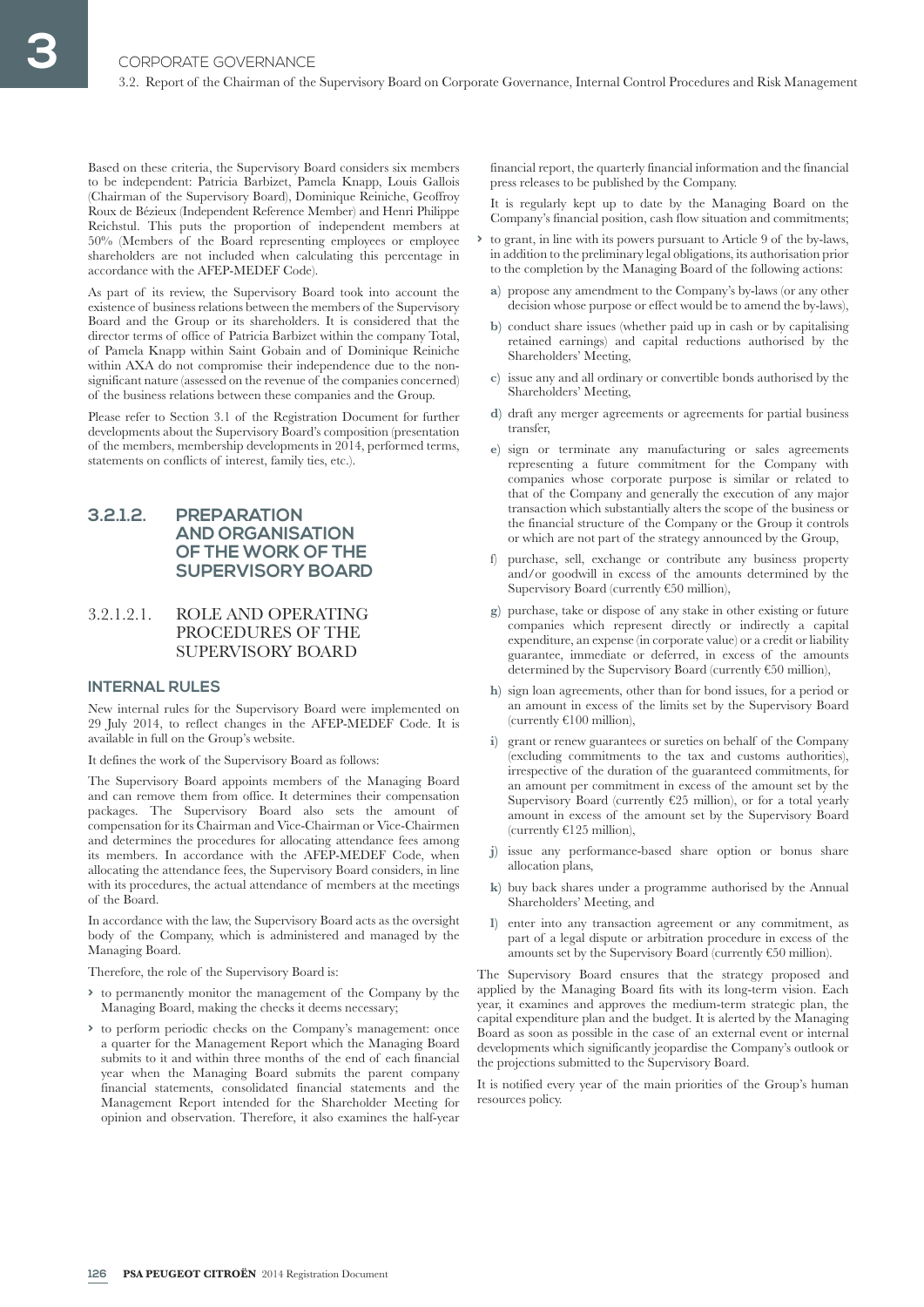### **STOCK MARKET CODE OF ETHICS**

The Stock Market Code of Ethics was updated by the Supervisory Board in July 2014 to take into account certain recent changes to the regulations and the AFEP-MEDEF Code. It aims to define the preventive measures authorising members of the Supervisory Board, Managing Board and/or Advisors to the Supervisory Board to intervene on Peugeot S.A. and/or Faurecia securities, in line with market integrity rules (reminder of confidentiality obligations and the obligation to refrain from such activity in the event of access to insider information and the applicable penalties, reporting obligations, blackout periods, inclusion on the insiders' trading list, etc.). The new 2014 version is available in full on the Group's website. All corporate directors have signed on to the charter. They are periodically reminded of these obligations by the Company. An identical Stock Market Code of Ethics applies to members of the Executive Committee.

#### **INTERNAL RULES**

The Supervisory Board's Internal Rules set out the following:

- **>** the minimum number of Board meetings that must be held per year (currently five), as well as the procedures to be applied when holding the meetings and preparing the agenda;
- **>** the procedures for supplying information to members (a monthly presentation on the Group's business and results);
- **>** the roles and responsibilities of Supervisory Board Committees;

**>** the obligations of Supervisory Board members.

The 2014 update to the Internal Rules introduced new rules in terms of:

- **>** minimum shareholding (1,000 shares), except for French government representatives, the employee representative and the employee shareholder representative, in accordance with the special legislative provisions applicable to them;
- **>** management of conflicts of interest: *"any member of the Supervisory Board who finds him or herself, even potentially, either directly or* via *an intermediary, in a conflict of interest situation with regard to the corporate interest, must notify the Chairman of the Supervisory Board, or any person appointed by the Chairman. They shall refrain from taking part in decision-making on related issues, and as such may be asked not to take part in the vote"*.

#### **ASSESSMENT OF THE BOARD'S PERFORMANCE**

The Supervisory Board's Internal Rules set out the following: "the Board *regularly reviews its membership, organisation, functioning and the procedures used*  to exercise its control. The Board also works with the Managing Board to review the *operating procedures between the two bodies*.

*This review has three aims:*

- **>** *review the Board's operating procedures;*
- **>** *check that important matters are properly prepared and discussed;*
- **>** *measure the actual contribution of each member to the Board's work through their skills and involvement in the deliberations.*

*Therefore, the Supervisory Board dedicates an item on its agenda once a year to a debate on its operating procedures and reports back on these evaluations in the minutes of the relevant meeting.*

*At least once every three years, a formal evaluation takes place. It is performed by the Appointments, Remuneration and Governance Committee, with the assistance of an external consultant if required. The shareholders are notified every year in the Annual Report of the evaluations and any follow-up measures. A meeting of the members of the Supervisory Board is held once a year to assess the performance of the Managing Board and reflect on its future."*

The annual assessment of the performance of the Supervisory Board and its Committees was carried out in February 2013 by an external firm (Spencer Stuart). Given the change in membership of the Supervisory Board which took place in April 2014, no Board assessment took place in 2014. An external evaluation is scheduled for the second half of 2015.

#### 3.2.1.2.2. SUPERVISORY BOARD MEETINGS IN 2014

The Supervisory Board met ten times in 2014, compared with twelve times in 2013. The attendance rate of its members at the meetings was 95%.

| Member                                             | Attendance rate |
|----------------------------------------------------|-----------------|
| Louis Gallois                                      | 100%            |
| Marie-Hélène Peugeot Roncoroni                     | 100%            |
| Xu Ping                                            | 100%            |
| Bruno Bézard                                       | 60%             |
| Patricia Barbizet                                  | 100%            |
| Pamela Knapp                                       | 90%             |
| Jean-François Kondratiuk                           | 100%            |
| Robert Peugeot                                     | 100%            |
| Henri Philippe Reichstul                           | 100%            |
| Dominique Reiniche                                 | 80%             |
| Geoffroy Roux de Bézieux                           | 100%            |
| Anne Valleron                                      | 100%            |
| Liu Weidong                                        | 100%            |
| Florence Verzelen                                  | 100%            |
| Frédéric Banzet (Advisor to the Supervisory Board) | 75%             |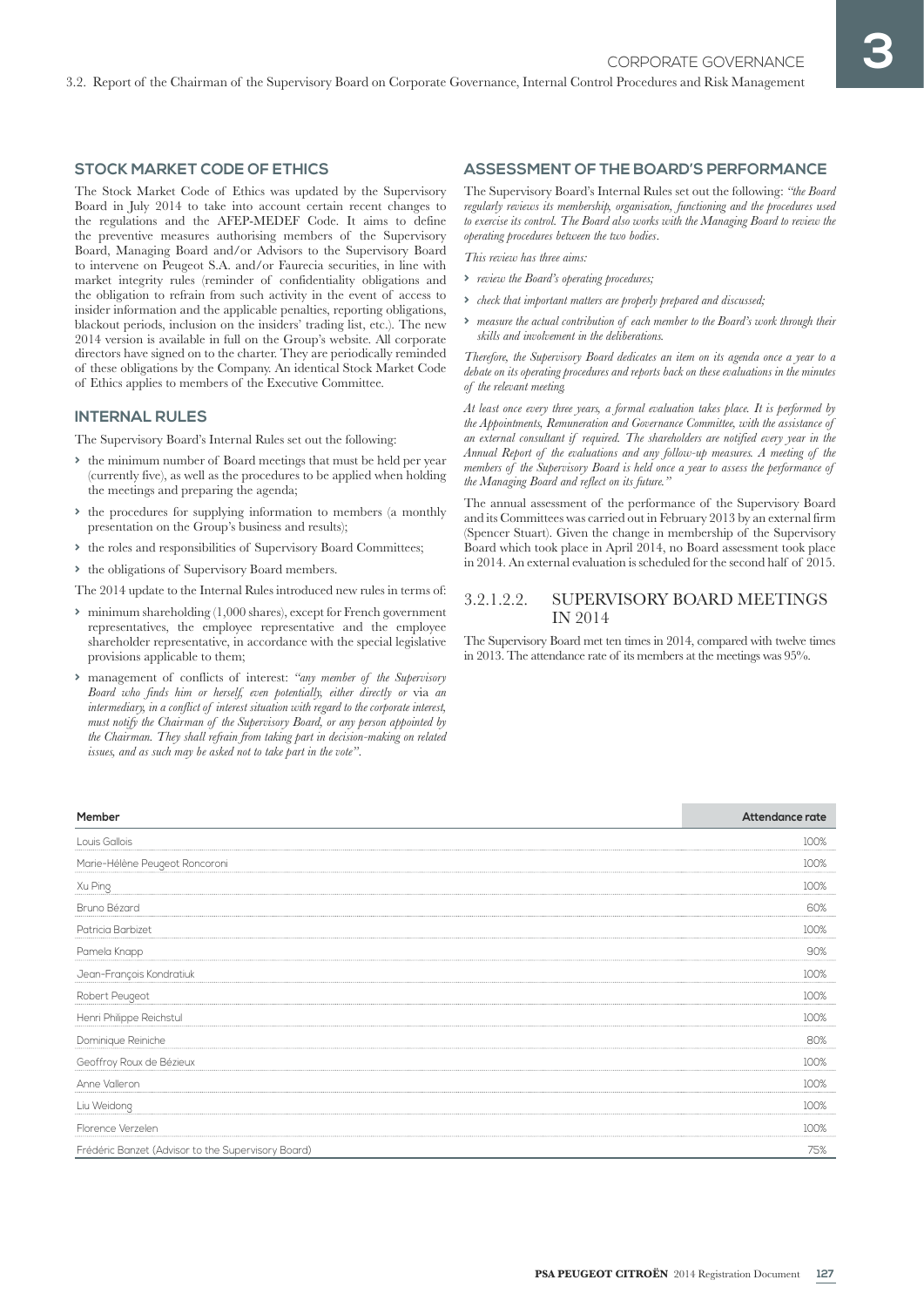2014 was heavily affected by major transactions announced in February 2014 (capital increases of  $\epsilon$ 3 billion, strategic partnerships with Dongfeng, partnership between Banque PSA Finance and Santander) and the "Back in the Race" plan to accelerate the Group's recovery.

The Supervisory Board also ruled on:

- **>** adopting the new regulations for the supplementary pension plan for directors;
- **>** potential successors as Chairman of the Managing Board;
- **>** presentation of the consolidated financial statements and the parent company financial statements of Peugeot S.A. for 2013 by the Chief Financial Officer (hearing of the Statutory Auditors) and review of the financial communication relating to the consolidated and parent company financial statements; authorisation for a bond issue under the Euro Medium Term Notes (EMTN) programme;
- **>** the preparation of the Annual Shareholders' Meeting of 25 April 2014 and the approval of the Report of the Supervisory Board to the Annual Shareholders' Meeting;
- **>** publication of the quarterly revenues;
- **>** the implementation of the new composition of the Supervisory Board, the amount of attendance fees (with the introduction in 2014 of a variable component in line with attendance at Board meetings) and compensation of the Chairman and Vice-Chairmen of the Supervisory Board and the authorisation for a capital increase reserved for employees;
- **>** the results and financial statements from the first half of 2014, the half year financial report and related disclosure (hearing of the Statutory Auditors), the appointment of a Vice-Chairman and an Advisor to the Supervisory Board, a new distribution of tasks within the Managing Board;
- **>** negotiations with the Mahindra & Mahindra (M&M) Group as part of a strategic partnership with Peugeot Motocycles (PMTC) and transactions resulting in M&M holding 51% of the PMTC capital;
- **>** the 2015 budget, the medium-term plan, the optimisation of tertiary operations in the Paris region, the renewal of the annual authorisation to give sureties, endorsements and guarantees and the regulated agreements in effect during the year.

A strategic seminar was also held in September 2014.

Following the recommendations of the AMF, the Supervisory Board will examine in the first six months of 2015 the Group's social and environmental responsibility policy.

## 3.2.1.2.3. SUPERVISORY BOARD **COMMITTEES**

The Supervisory Board draws on the preparatory work performed by its four Committees:

- **>** the Finance and Audit Committee;
- **>** the Strategy Committee;
- **>** the Appointments, Remuneration and Governance Committee;
- **>** the Asia Business Development Committee.

The role of these four Committees is to prepare matters for discussion at Supervisory Board meetings. They issue proposals, recommendations and opinions on the areas falling within their terms of reference and submit them to the Supervisory Board at its meetings.

As part of the implementation of a new governance structure in April 2014, the membership of the committees was changed on the advice of the Appointments, Remuneration and Governance Committee. The Asia Business Development Committee was set up. New internal regulations for the committees were adopted by the Supervisory Board.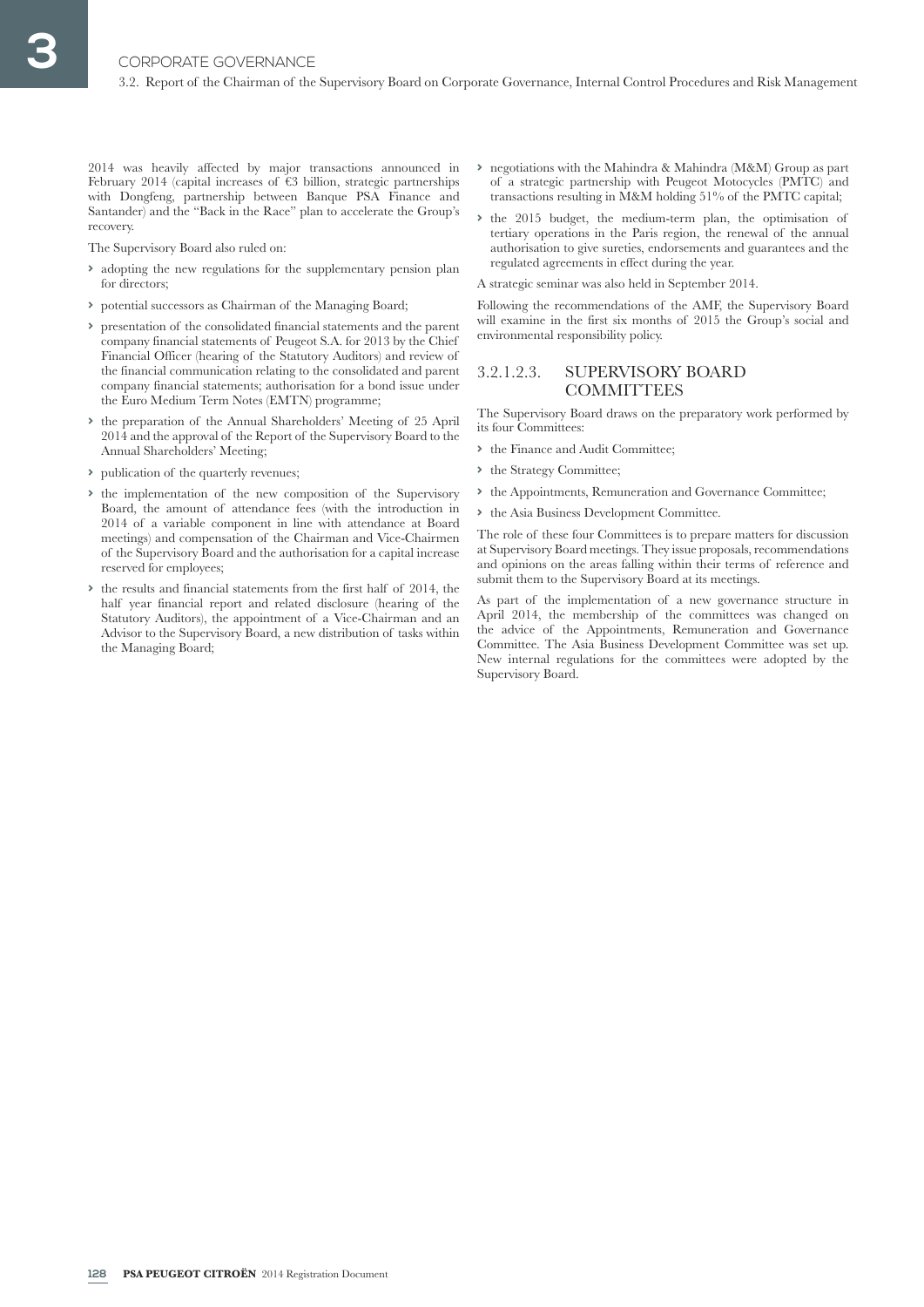The membership of the committees at 17 February 2015 was as follows:

| <b>COMMITTEE</b>                                                                       | Chairman                 | <b>Members</b>                                         | Independent<br>according to the<br>AFEP-MEDEF Code | Number of independent members<br>and percentage according to the<br>AFEP-MEDEF Code |  |  |
|----------------------------------------------------------------------------------------|--------------------------|--------------------------------------------------------|----------------------------------------------------|-------------------------------------------------------------------------------------|--|--|
|                                                                                        | Robert PEUGEOT           |                                                        |                                                    |                                                                                     |  |  |
| <b>Strategy committee</b><br>(6 members)                                               |                          | Bruno BÉZARD                                           |                                                    |                                                                                     |  |  |
|                                                                                        |                          | $\sqrt{}$<br>Louis GALLOIS<br>Jean-François KONDRATIUK |                                                    | 2 independent members out of 5*, 40%                                                |  |  |
|                                                                                        |                          |                                                        |                                                    |                                                                                     |  |  |
|                                                                                        |                          | Henri Philippe REICHSTUL                               | $\sqrt{}$                                          |                                                                                     |  |  |
|                                                                                        |                          | Xu PING                                                |                                                    |                                                                                     |  |  |
|                                                                                        | Geoffroy ROUX de BÉZIEUX |                                                        | $\sqrt{ }$                                         |                                                                                     |  |  |
|                                                                                        |                          | Bruno BÉZARD                                           |                                                    |                                                                                     |  |  |
|                                                                                        |                          | Louis GALLOIS                                          | $\sqrt{}$                                          |                                                                                     |  |  |
| Appointments,<br><b>Remuneration and</b><br><b>Governance Committee</b><br>(8 members) |                          | Pamela KNAPP                                           | $\sqrt{}$                                          |                                                                                     |  |  |
|                                                                                        |                          | Marie-Hélène PEUGEOT RONCORONI                         |                                                    | 4 independent members out of 7*, 57%                                                |  |  |
|                                                                                        |                          | Dominique REINICHE                                     | $\sqrt{}$                                          |                                                                                     |  |  |
|                                                                                        |                          | Anne VALLERON                                          |                                                    |                                                                                     |  |  |
|                                                                                        |                          | Xu PING                                                |                                                    |                                                                                     |  |  |
| <b>Finance and Audit</b><br>Committee<br>(8 members)                                   | Patricia BARBIZET        | V                                                      |                                                    |                                                                                     |  |  |
|                                                                                        |                          | Pamela KNAPP                                           | $\sqrt{}$                                          |                                                                                     |  |  |
|                                                                                        |                          | Liu WEIDONG                                            |                                                    |                                                                                     |  |  |
|                                                                                        |                          | Robert PEUGEOT                                         |                                                    |                                                                                     |  |  |
|                                                                                        |                          | Dominique REINICHE                                     | $\sqrt{}$                                          | 4 independent members out of 7*, 57%                                                |  |  |
|                                                                                        |                          | Geoffroy ROUX de BÉZIEUX                               | $\sqrt{ }$                                         |                                                                                     |  |  |
|                                                                                        |                          | Anne VALLERON                                          |                                                    |                                                                                     |  |  |
|                                                                                        |                          | Florence VERZELEN                                      |                                                    |                                                                                     |  |  |
|                                                                                        | Liu WEIDONG              |                                                        |                                                    |                                                                                     |  |  |
|                                                                                        |                          | Patricia BARBIZET                                      | $\sqrt{}$                                          |                                                                                     |  |  |
| <b>Asia Business</b><br>Development<br>Committee<br>(6 members)                        |                          | Jean-François KONDRATIUK                               |                                                    | 2 independent members out of 5*, 40%                                                |  |  |
|                                                                                        |                          | Marie-Hélène PEUGEOT RONCORONI                         |                                                    |                                                                                     |  |  |
|                                                                                        |                          | Henri Philippe REICHSTUL                               | $\sqrt{}$                                          |                                                                                     |  |  |
|                                                                                        |                          | Florence VERZELEN                                      |                                                    |                                                                                     |  |  |

*\* The member representing employees and the member representing employee shareholders both sit on two committees; the first on the Strategy Committee and the Asia Business Development Committee, and the second on the Finance and Audit Committee and the Appointments, Remuneration and Governance Committee. They are not counted when determining the independence percentages according to the AFEP-MEDEF Code.*

For a discussion of the independence of Board members, see section 3.2.1.1.2 p. 125.

Members attend Committee meetings in their own names and may not be represented by another party. The committees may call upon external experts when adhering to their objectivity and independence requirements.

## **3.2.1.2.3.1. THE STRATEGY COMMITTEE**

#### **ROLE**

The role of the Strategy Committee is to look at the long-term future and potential avenues for growth, and suggest to the Supervisory Board the Group's general orientations. In this respect, it makes recommendations on the long-term strategic plans, the medium-term plan and the investment plan presented by the Managing Board. The Strategy Committee ensures that the strategy proposed and applied by the Managing Board fits with the long-term vision which the Supervisory Board has defined.

The Chairman of the Supervisory Board calls upon the Supervisory Board to examine any major project from an early stage. Therefore, it is kept informed of the projects' content, especially their business approach and development. In particular, it examines the product plans, capital expenditure policies, brand positioning strategy and the manufacturing and competitiveness strategy priorities.

The Strategy Committee meets when a project has to be authorised by the Supervisory Board, when the Managing Board wants to adopt or renege on any industrial or business agreement binding the Company's future with any other companies with a purpose similar or related to that of the Company and, more generally, perform all major operations which substantially change the scope of the business or the financial structure of the Company and the Group it controls, or which fall outside the strategy announced by the Group.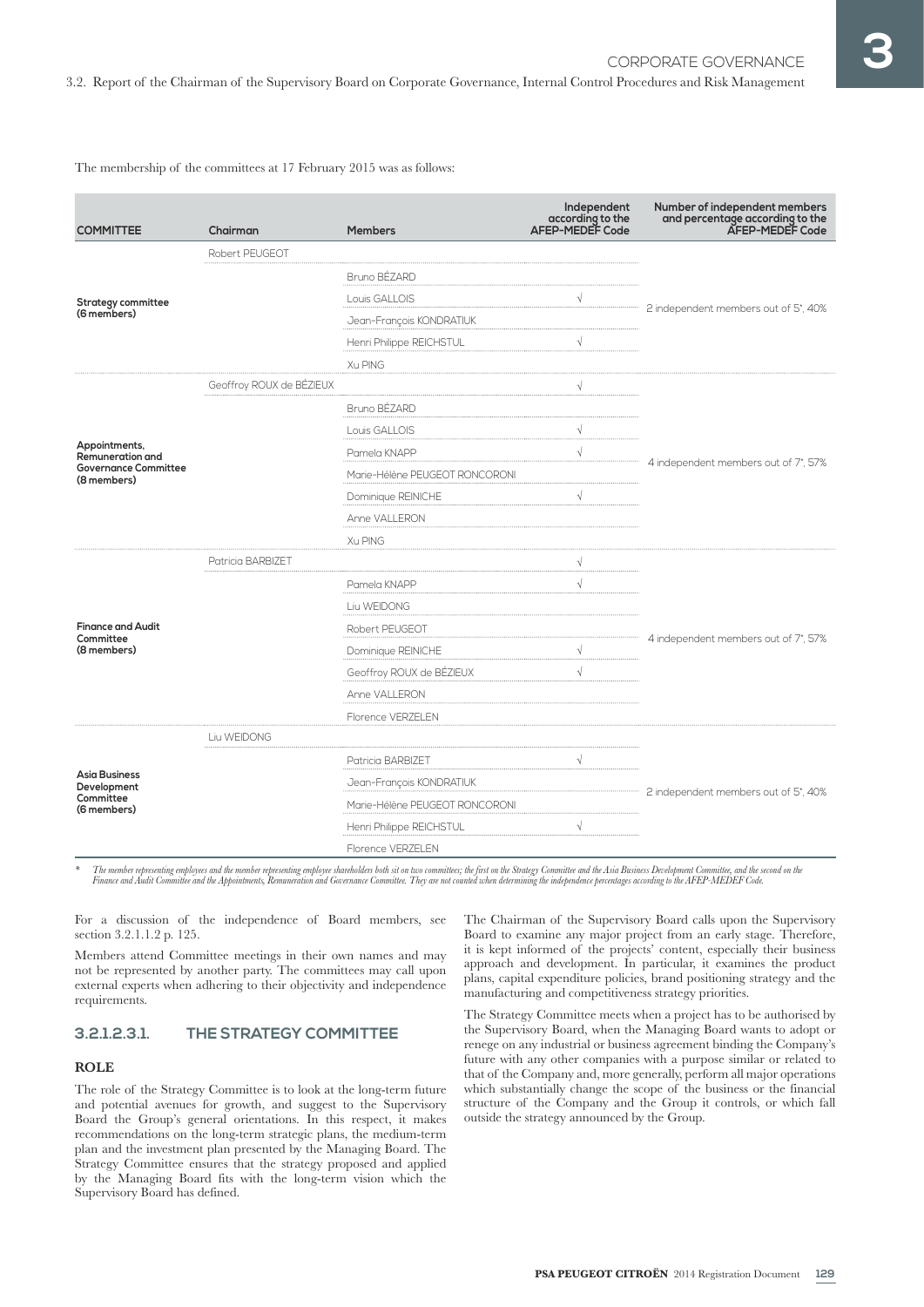3.2. Report of the Chairman of the Supervisory Board on Corporate Governance, Internal Control Procedures and Risk Management

#### **ACTIVITY IN 2014**

The Strategy Committee met twice in 2014 with an attendance rate of  $91\%$ .

The Strategy Committee took note of the medium-term plan for 2015- 2019 and the various assumptions used and formulated specific points for attention on these. It indicated that it would like to receive specific information on several matters and strategic areas. It examined the strategic partnership project with M&M concerning PMTC.

#### **3.2.1.2.3.2 THE APPOINTMENTS, REMUNERATION AND GOVERNANCE COMMITTEE**

#### **ROLE**

The powers of the Appointments, Remuneration and Governance Committee are as follows:

#### Appointments:

**>** Determining the criteria for selecting members of the Supervisory Board and the Managing Board, making proposals on the Independent Reference Member.

For members of the Supervisory Board, the selection criteria relate mainly to the sought-after balanced membership of the Supervisory Board as regards the membership and the development of the Company's shareholder base and the distribution of men and women on the Board;

**>** Selection procedure for members of the Supervisory Board and Managing Board.

The Committee organises a procedure for selecting future members and vetting out potential candidates before they are approached;

- **>** Making appointment or renewal proposals;
- **>** Monitoring succession plans for members of the Managing Board;

The Committee formulates a succession plan for members of the Managing Board so that it can suggest to the Board succession solutions in the event of unforeseen departures.

The Committee is also notified of the succession plan and appointments to the Executive Committee (for members who do not sit on the Managing Board) and for key director positions within the Group. On this occasion, the Committee appoints the Chairman of the Managing Board.

#### Governance:

The Committee monitors changes in French regulations on the governance of listed companies and ensures that any decisions to be taken comply with these regulations are brought before the Supervisory Board.

It takes into consideration all market recommendations and those of issuer representatives to submit opinions or make recommendations to the Supervisory Board in terms of governance.

It ensures regular evaluations by the Supervisory Board of its practices according to the procedures defined in the Supervisory Board's internal regulations.

After this evaluation, it suggests to the Board the improvements which it deems suitable.

It examines and gives its opinion to the Supervisory Board on any proposal to amend the Company's by-laws which require the advance permission of the Board.

#### Compensation:

The Committee proposes the compensation:

- **>** for members of the Supervisory Board (Board and Committees);
- **>** the Chairman of the Supervisory Board;
- **>** the Chairman of the Managing Board and members of the Managing Board in all their components, as well as any benefits in kind and retirement plans which may be allocated to them.

The Board examines the general policy for allocating share purchase and subscription options, free shares and comparable benefits and makes proposals to the Supervisory Board both on this policy and on the allocations to corporate officers of share purchase or subscription options, free share allocations and comparable benefits.

To successfully fulfil this role, the Committee stays informed of the current and future market compensation practices, and the modes and levels of compensation of the Group's Executive Directors, excluding corporate officers, and the policy selected by the Managing Board to update this compensation.

#### **ACTIVITY IN 2014**

The Appointments, Remuneration and Governance Committee met ten times in 2014 and had an attendance rate of 91%.

During 2014, the Committee worked extensively on developing the Supervisory Board (new governance and employee representatives as a result of the job security law).

It issued recommendations on the succession procedure of the Chairman of the Managing Board, the implementation of the new supplementary retirement plan for directors and the setting of the fixed and variable compensation components for members of the Managing Board and the compensation for Supervisory Board members (introduction of a variable component to the attendance fees paid to Board members).

It examined the situation of each Board member as regards the independence criteria chosen by the AFEP-MEDEF Code.

It looked into draft resolutions at the Annual Shareholders' Meeting in its area of competence and was involved in preparing a chapter of the Registration Document on the compensation of corporate officers. Its work also involved the implementation of any long term discretionary profit-sharing plans for directors.

Finally, it took formal note of the new organisation of the Group's Executive Management and the new distribution of tasks on the Managing Board with a view to their implementation on 1 September and the Group's talent management policy.

### **3.2.1.2.3.3. THE FINANCE AND AUDIT COMMITTEE**

#### **MEMBER EXPERTISE**

In accordance with the French Commercial Code and the AFEP-MEDEF Code, members of this Committee must have finance and accounting expertise. Therefore, the Supervisory Board considers that all members of the Committee have such expertise as proven by their experience, past careers and training as presented in section 3.1. of the Registration Document. In April 2014, Patricia Barbizet was made Chairman of this Committee, and she has the required qualities, particularly as regards her role as Chief Executive Officer of the Artémis Group, CEO of Christie's International Plc, director of a CAC 40 company and corporate officer of major French and foreign companies.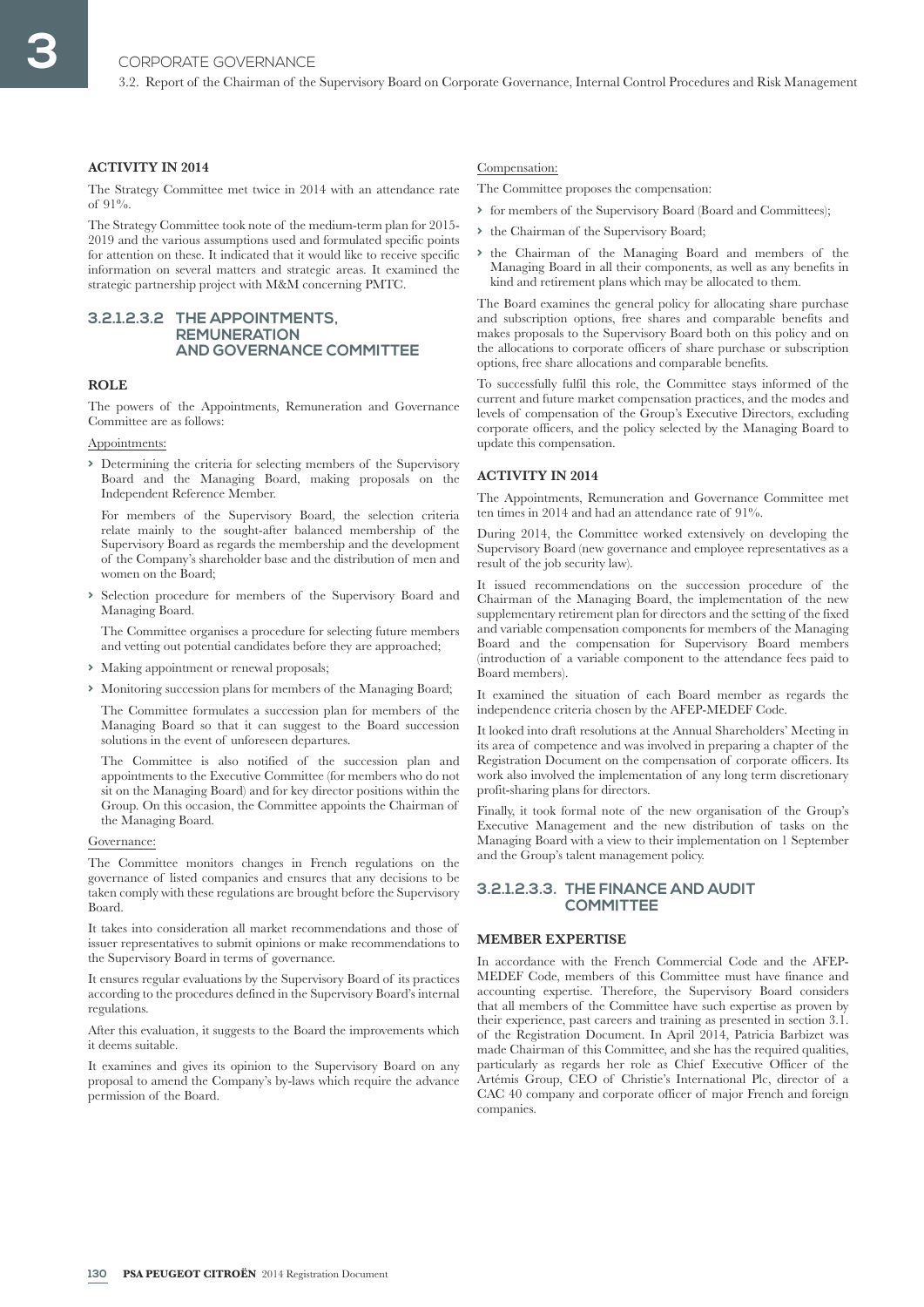#### **ROLE**

In accordance with Article L. 823-19 of the French Commercial Code, the Finance and Audit Committee monitors:

- **>** preparation of financial information;
- **>** the efficiency of internal control and risk management systems;
- **>** statutory auditing of the Company's annual financial statements and the Group's consolidated financial statements by the Statutory Auditors;
- **>** the independence of the Statutory Auditors.

It is, in particular, responsible for overseeing the selection procedure for renewing the Statutory Auditors.

Further, it examines and gives its opinion to the Supervisory Board on off-balance-sheet commitments, any projects requiring advance authorisation from the Board to which it refers as outlined in the internal rules of the Supervisory Board and the proposals on the appropriation of profit and setting of the dividend submitted by the Managing Board.

The Finance and Audit Committee must have sufficient time to examine the Group's consolidated annual and half yearly financial statements, as well as the yearly financial statements of the Company. This period must be no less than four calendar days before the financial statements are presented to the Supervisory Board. The yearly and half yearly consolidated financial statements and the company financial statements are presented by the Chief Financial Officer to the Finance and Audit Committee, then the Supervisory Board along with a presentation by the Statutory Auditors on any significant weaknesses in internal control and the accounting options selected.

When it takes note of the internal control and risk mapping system, particularly as regards major risks likely to have an impact on the financial and accounting information, it ensures a degree of maturity and management for these systems and examines the way they are implemented and the way any corrective measures are applied in the event of significant weaknesses or anomalies. To that end, it is kept informed of the main observations of the Statutory Auditors and the Audit and Risk Management Division. In formalising its opinion on the quality of the internal control systems, the Committee reviews the Internal Audit plan for the coming year and is informed of the findings of the audits performed by the Audit and Risk Management Department in accordance with the plan.

The Finance and Audit Committee has access to all the information it requires. It also holds meetings with the Head of the Audit and Risk Management Department, the Head of Accounting, the Head of Cash Flow and the Statutory Auditors, with or without members of the Managing Board. In this latter case, it notifies the Chairman of the Managing Board and/or the Member of the Managing Board responsible for finances. The Committee periodically examines the Group's financial position and financing.

To do this, the Committee relies on the internal rules of the Committee, which outline the committee's objectives, and the report by the AMF Audit Committee working group of 22 July 2010.

#### **ACTIVITY IN 2014**

The Finance and Audit Committee met nine times in 2014, with a 95% attendance rate.

The year began with the examination of major projected operations announced in February 2014 and the procedures for the "Back in the Race" plan, which the Committee then monitored.

Before the 2013 consolidated, company and half yearly financial statements were examined, the Chief Financial Officer presented the conclusions of the Statutory Auditors' work and discussed the selected accounting options with them.

The Committee regularly monitored the development of the Group's financial position and the financial rating of the Group's companies, which are reviewed every six months; the medium-term plan and the use of the yearly budget is reviewed quarterly and any differences analysed.

It looked into the Group's various financial communication methods, draft resolutions to the Annual Shareholders' Meeting under its area of expertise, the fees paid to external service providers and the Statutory Auditors and the exchange rate risk management policy.

During the year, it also took note of a report on the activity of the Audit and Risk Management Department and the corrective measures to be taken, and at the end of the year, it took note of the "Top Group risks" (as defined in paragraph 3.2.2.4.1 below) and the 2015 Audit plan.

It was also kept informed and gave its opinion on the progress of the partnership project between Banque PSA Finance and Santander and the negotiations with the Mahindra & Mahindra Group for a strategic partnership with Peugeot Motocycles.

#### **3.2.1.2.3.4. THE ASIA BUSINESS DEVELOPMENT COMMITTEE**

#### **ROLE**

3.2. Report of the Chairman of the Supervisory Board on Corporate Governance, Internal Control Procedures and Risk Management

The role of the Asia Business Development Committee is to consider carefully the Group's long-term future in Asia, look at potential growth strategies in the Asian market and suggest to the Supervisory Board the Group's main growth strategies in Asia. Therefore, the Committee makes its recommendations on the Group's long-term strategic plan in Asia and on the medium term plan submitted by the Managing Board for the Asia region.

The Committee ensures that the strategy proposed and applied by the Managing Board fits with the long-term vision for the Asian market as defined by the Supervisory Board. It also monitors the implementation of the strategic and industrial partnership agreement between the PSA Peugeot-Citroën Group and the Dongfeng Group.

The Chairman of the Supervisory Board refers all major projects concerning the Asian market to the Committee from the outset. It stays informed of the projects' content, especially their business approach and their development.

The Committee meets when a project concerning the Asian market requires the advance authorisation of the Supervisory Board.

#### **ACTIVITY IN 2014**

In 2014, the Asia Business Development Committee met once and had an attendance rate of 100%. At this first meeting the operating procedures and expectations of the Committee were reviewed, and the medium-term plan for the ASEAN region and the growth strategy for this market was examined. The results of the Chinese joint ventures were also reviewed.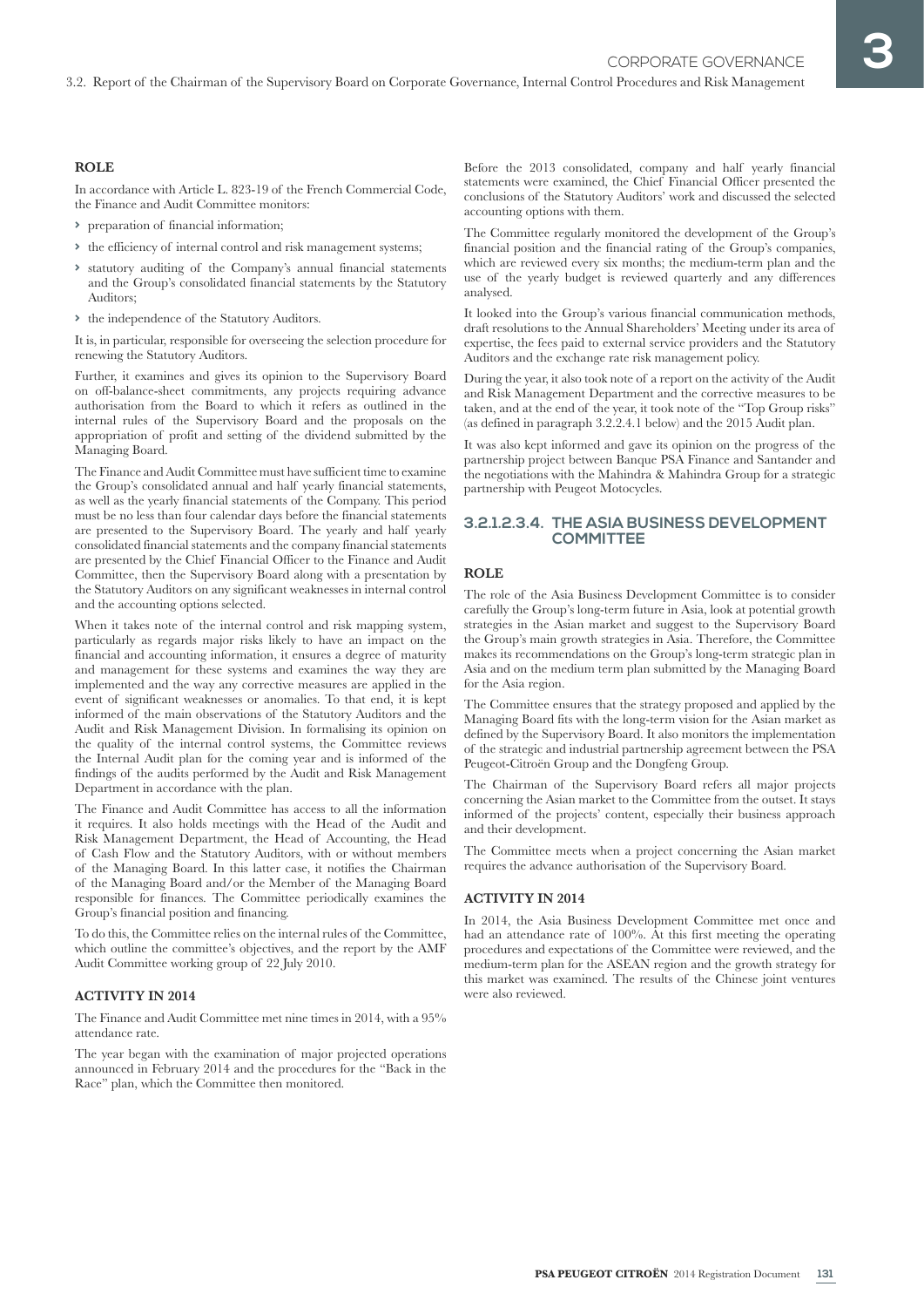## **3.2.1.3. SUMMARY TABLE OF THE RECOMMENDATIONS OF THE AFEP-MEDEF CODE WHICH HAVE NOT BEEN APPLIED**

The table below summarizes the recommendations of the AFEP-MEDEF Code which the Company has decided not to apply in light of its particular situation:

| <b>Relevant recommendation</b>                                                                                                                                                                          | Explanation                                                                                                                                                                                                                                                                                                                                                                                                                                                                                                                                                                                                                                       |
|---------------------------------------------------------------------------------------------------------------------------------------------------------------------------------------------------------|---------------------------------------------------------------------------------------------------------------------------------------------------------------------------------------------------------------------------------------------------------------------------------------------------------------------------------------------------------------------------------------------------------------------------------------------------------------------------------------------------------------------------------------------------------------------------------------------------------------------------------------------------|
| Meeting of non-Executive Directors<br>without the presence of Executive<br>or Internal Directors to evaluate the<br>Chairman's performance and reflect on<br>future management<br>$(\text{art. } 10.4)$ | The implementation of this recommendation for a dual company requires some adjustments; on the one hand,<br>a meeting of independent members of the Supervisory Board is held at least once a year, and on the other hand,<br>the performance of the Chairman of the Managing Board is evaluated and the management future reflected upon<br>at a Supervisory Board meeting at which Managing Board members are not present.                                                                                                                                                                                                                      |
| Term of office of Supervisory Board<br>members<br>$(\text{art. } 14)$                                                                                                                                   | The term of office of Supervisory Board members is four years. The Annual Shareholders' Meeting of 25 April 2012<br>amended the articles of association, shortening the terms of office from 6 to 4 years to be applied in future. Therefore,<br>the term of office of Pamela Knapp, who was appointed in 2011, is still six years until her next renewal.                                                                                                                                                                                                                                                                                        |
| Representative part of independent<br>members of the Finance and Audit<br>Committee<br>(art. 16.1)                                                                                                      | More than half (57%) of the members of the Finance and Audit Committee are independent (instead of the minimum<br>of two thirds recommended by the Code).<br>The relatively large proportion of non-independent members is due to the presence of a representative of each of the<br>three major shareholders, given the composition of the Group's share capital and its governance as a result of the capital<br>increases in 2014. Reaching the threshold of two thirds would bring about an increase in the number of committee<br>members, which may hinder its effectiveness. Therefore there are no plans to reach this threshold to date. |
| Opinion of Supervisory Board sought<br>before an office is accepted in another<br>listed company (for Managing Board<br>members)<br>(art. 19)                                                           | Pursuant to the internal rules, the members of the Supervisory Board must now notify the Company whenever<br>any terms of office in other companies begin or end. When the Internal Rules are modified in future, it will be suggested<br>that the Supervisory Board issues an opinion before any members of the Managing Board accepts a new term of office<br>in a listed company.                                                                                                                                                                                                                                                              |
| Controlling variable part of attendance<br>fees<br>(art. 21.1)                                                                                                                                          | A variable component was introduced to attendance fees in the second half of 2014 to acknowledge the diligence<br>of members at Board meetings. It represents a maximum of 50% of the attendance fees allocated (for further<br>details, refer to section 3.4. of the Registration Document). As this is a new system, the Board may alter the variable<br>component in future, if it deems this necessary.                                                                                                                                                                                                                                       |
| Obligation for members of the Managing<br>Board to hold a significant number of<br>shares<br>(art. 23.2.1)                                                                                              | The Supervisory Board has considered implementing this recommendation but decided against doing so for the<br>time being; as members of the Managing Board have not benefited from option or share allocation plans since 2008<br>(a share allocation process was only reintroduced in 2015). While the performance shares are available, the Board now<br>requires members of the Managing Board to acquire 5% of shares on the market and keep 50% of the shares received.<br>A requirement to keep a significant number of shares depending on their base compensation will be implemented for<br>future allocation plans.                     |

## **3.2.1.4. SUPERVISORY BOARD AND MANAGING BOARD COMPENSATION**

The principles and rules decided on by the Supervisory Board to determine the compensation and benefits granted to corporate officers are presented in section 3.4 of the Registration Document.

## **3.2.1.5. ATTENDANCE OF SHAREHOLDERS AT PEUGEOT S.A. GENERAL MEETINGS AND PUBLICATION OF INFORMATION WHICH MAY HAVE AN IMPACT IN THE EVENT OF A PUBLIC TENDER OFFER FOR THE COMPANY'S SHARES**

Information about shareholder attendance at General Meetings can be found in Chapter 7 of the Registration Document. Pursuant to Article L. 225-100-3 of the French Commercial Code, it should be noted that there is no agreement providing for compensation for members of the Supervisory Board or the Managing Board if their term ends due to a takeover bid. In accordance with Article L. 225-68 of the French Commercial Code paragraph 10, the other information referred to in Article L. 225-100-3 of the French Commercial Code is published in Chapter 7 of the Registration Document.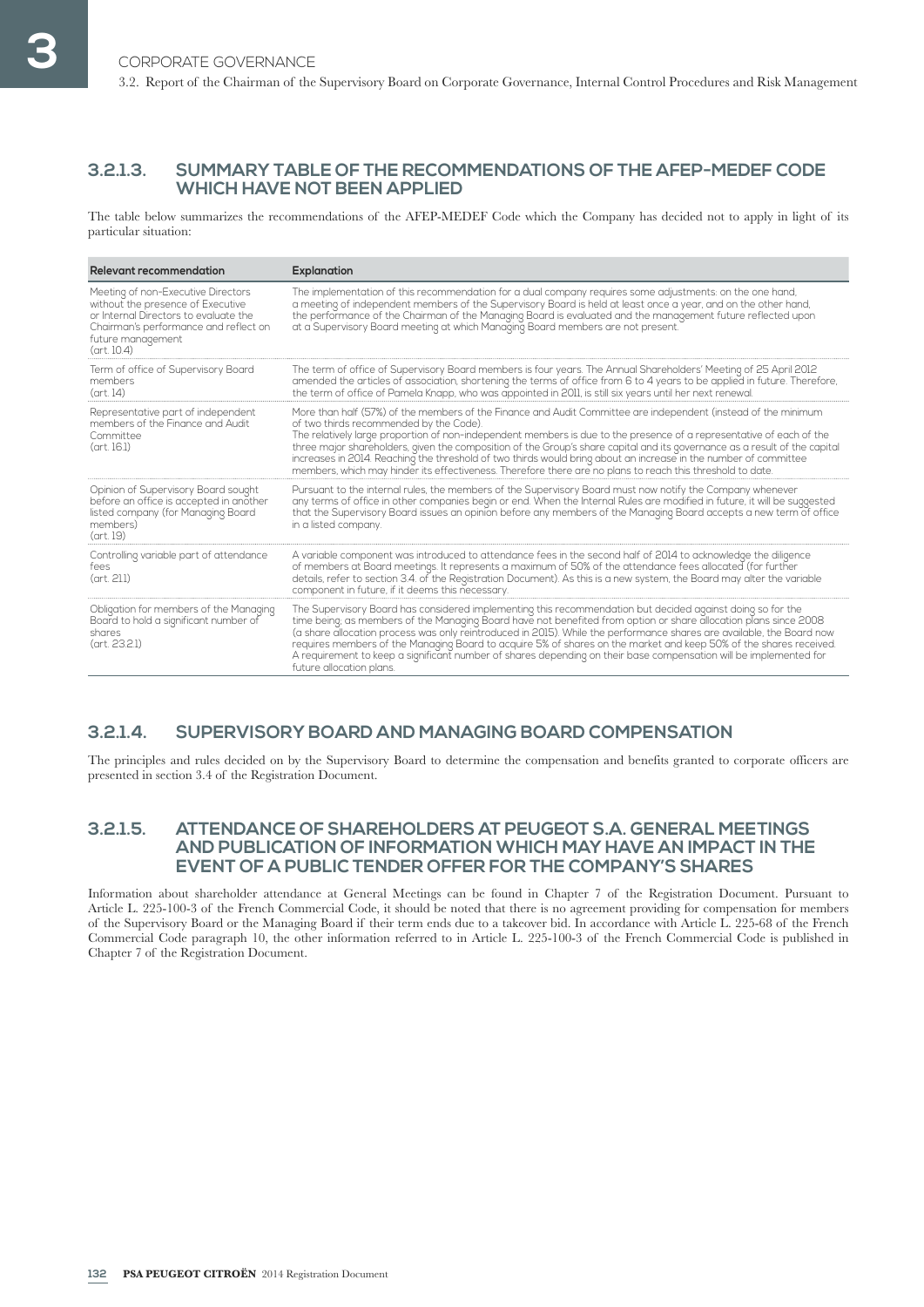## 3.2.2. RISK MANAGEMENT AND INTERNAL CONTROL PROCEDURES

## **3.2.2.1. INTERNAL CONTROL OBJECTIVES FOR THE PSA PEUGEOT CITROËN GROUP**

To prevent and limit the effect of internal and external risks, PSA Peugeot Citroën has implemented risk management and internal control systems to ensure:

- **>** compliance with laws and regulations;
- **>** application of the Managing Board's instructions and guidelines;
- **>** efficient internal processes, particularly those that help to safeguard the assets of Group companies;
- **>** reliable financial reporting.

More generally, these procedures and processes help manage the Group's businesses, boost the effectiveness of its operations and ensure efficient use of its resources.

## **3.2.2.2. REFERENCE FRAMEWORK USED BY PSA PEUGEOT CITROËN**

The Group's risk management and internal control system complies with and functions according to the rules of the eighth directive on Statutory Audits, the *Autorité des Marchés Financiers* (AMF)'s Reference Framework for Risk Management and Internal Control Systems issued in January 2007, and the report of the working group on Audit Committees published by the AMF on 22 July 2010. The Group's banking arm uses a specialised system for credit institutions that complies with Regulation 97-02 of the French Banking and Financial Regulations Committee concerning internal control in credit institutions.

Faurecia, whose shares are traded on a regulated market and that acts under the responsibility of its own Board of Directors, has a separate internal control system which it applies independently. In this respect, specific developments are accorded to the Company, as set out below.

## **3.2.2.3. INTERNAL CONTROL PRINCIPLES**

The Group internal control system was designed with the following goals in mind:

- **>** take into account the Group's ambitions;
- **>** involve all of the Group's companies in the process, manage risks and ensure internal control compliance in all of their operations;
- **>** comply with rules and regulations, set an example in terms of behaviour and ethics;
- **>** to have each division manage all the risks inherent in its business through internal control processes geared to its specific challenges;
- **>** identify and deal with major risks ("Top Risks") to which the Group is exposed and perform reporting up to Executive Committee level;
- **>** to make the system auditable based on quality indicators.

## **3.2.2.4. PARTICIPANTS AND PROCESSES**

## 3.2.2.4.1. AT GROUP LEVEL AND IN THE AUTOMOTIVE DIVISION

There is an overall set of security processes that contribute to the Group's risk management system.

#### **The Group's Organisation and Operating Procedures are decided by the Executive Committee, and defined in Reference Documents forming a Working Framework that each Person follows**

They include the Organisation Handbook and the Operating Procedures Handbook (hereinafter the "Operating Procedure) which describe the responsibilities, procedures to be followed and, more generally, the rules to be applied by everyone. In addition, each division has a reference manual which describes its own operating procedures.

These documents are available on the Group's intranet.

#### **The Risk Management System is deployed Group-wide**

Each department is responsible, in accordance with the corresponding Operating Procedure, for identifying and checking the risks to which it is exposed and implementing the necessary action plans to deal with those risks.

#### **The Audit and Risk Management Department is in charge of the Risk Management Approach and checks the Correct Application of Risk Management Systems**

The principal risks in each department (those with the highest impact and the most critical (impact x probability) are reported by every department each half year in a "Top Departmental Risks" report. This is sent to the General Secretary *via* its Audit and Risk Management Department.

In addition, the Audit and Risk Management Department identifies the Group's main crossover risks, once a year, at interviews conducted with a representative range of the Group's senior executives and managers.

The mapping of major risks "Top Group Risks" (from the "Top Management Risks" and the aforementioned interviews) is reviewed every year by the Executive Committee and presented to the Supervisory Board's Finance and Audit Committee. The Executive Committee validates the action plans for dealing with the "Top Group Risks".

#### **Specific Risk Management and Control Procedures cover particular Risks**

The Group's Code of Ethics was updated and expanded in 2010, and is directly available to all Group employees *via* the Intranet portal. All employees are required formally to accept the terms of the Code. An Ethics Committee chaired by the General Counsel meets on a quarterly basis. An international network of Chief Ethics Officers deploys the process in every host country and systematically reports to the Ethics Committee any local ethical issues or breaches of compliance. For further information on the Group's ethics policy, see section 2.3.4 of this Registration Document.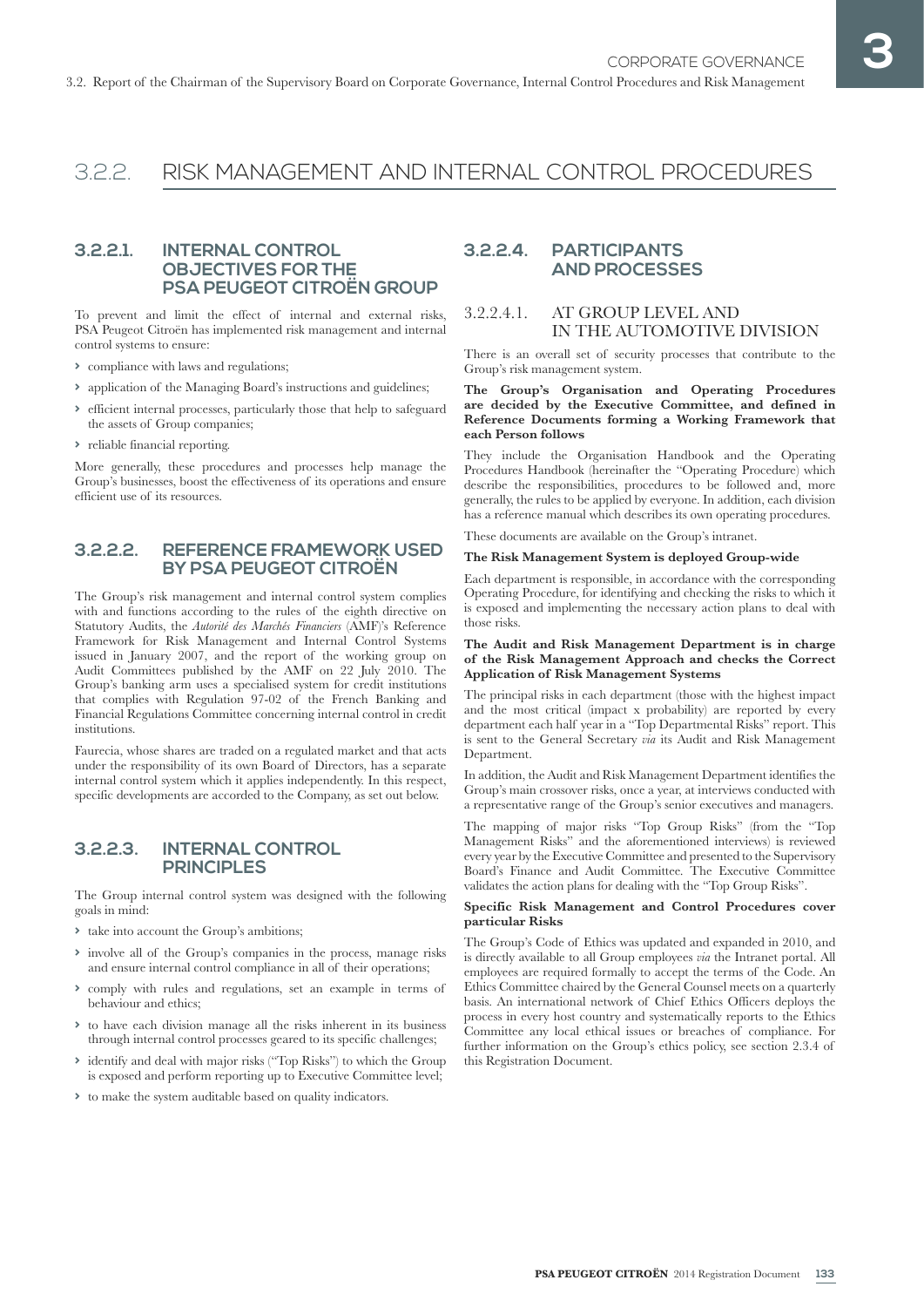The fraud-prevention system was enhanced in 2012 and made the responsibility of the Group Ethics Committee. The Committee delegates its management, investigations, incident follow-up and reporting to the Group's Security Department.

The Security Department, which reports to the General Counsel, is responsible for defining and coordinating on a global basis all actions intended to protect the employees and tangible and intangible assets of the Group (except for Faurecia) against the risks arising from malicious acts of all kinds.

The Legal Affairs Department, which reports to the corporate secretary, produces or checks the Group's contractual commitments. It is also in charge of organising the Group's defence in the event of disputes with third parties. It thus helps limit and manage the legal risks to which the Group is exposed.

The Management Control Department, which reports to the Chief Financial Officer, is responsible for overseeing the Group's business and financial performance and proposes annual and medium-term targets for growth, operating margin and return on capital employed to Senior Management. It manages the process of preparing the medium-term plan and the budget framework. It controls the results of the operating departments and the Group's projects, and produces summary reports. It also carries out other finance-related tasks, particularly for the automotive business, such as product costings and price provision, selling price control, checking project profitability, financial monitoring of industrial cooperation with other carmakers, negotiations for mergers, acquisitions and disposals, etc., and drawing up formal management rules and standards.

#### **The Audit and Risk Management Department checks that the risk management procedures are correctly applied**

The Audit and Risk Management Department checks through audit assignments that all of the Operating rules are being adhered to. The annual audit plan, which is defined independently, is based on the "Top Group Risks" and is subsequently submitted to Senior Management for approval and presented to the Supervisory Board's Finance and Audit Committee. The Audit and Risk Management Department is also responsible for assessing the degree of maturity of the risk management system and making recommendations for improving its effectiveness. A total of 107 audits were carried out in 2014 across the entire Group.

#### **The Supervisory Board's control and oversight role**

The Finance and Audit Committee of the Supervisory Board ensures that the risk management and internal control system operates effectively. The Corporate Secretary reports to the Supervisory Board on the systems in place and their degree of maturity, as well as the "Top Group Risks" map, with particular emphasis on risks which could have an impact on the Company's financial and accounting information.

The Board also reviews the Internal Audit Department's organisational and operating principles, expresses an opinion on the Internal Audit plan and is informed of the findings of (i) the Internal Audits performed as part of the plan and (ii) the follow-up audits to check that departments have implemented the recommendations.

## 3.2.2.4.2. BANQUE PSA FINANCE

Banque PSA Finance (BPF) has introduced an internal control system which complies with regulation No. 97-02 relating to the internal control of credit institutions. This system is described in BPF's annual report, which is available on its website (www.banquepsafinance.com).

## 3.2.2.4.3. FAURECIA

The Faurecia Group's internal control system is based on a set of resources, behaviours, procedures and actions tailored both to the specific features of each company and to the Faurecia Group as a whole. The system:

- **>** contributes to controlling its activities, the effectiveness of its operations and the efficient use of its resources; and
- **>** enables Faurecia to deal effectively with significant operational, financial or compliance risks.

The Faurecia Group's internal control aims to ensure:

- **>** compliance with laws and regulations;
- **>** application of the instructions and strategic guidelines issued by Senior Management and/or the Board of Directors;
- **>** efficient internal processes, particularly those that help to safeguard the Company's assets;
- **>** reliable financial reporting;
- **>** prevention of fraud.

The Faurecia Group follows the AMF's Reference Framework and application guide as updated on 22 July 2010. The Group's internal controls are implemented based on its operational organisation as well as its legal structure. It concerns all of the Group's fully consolidated subsidiaries.

Internal control is implemented by the management bodies and by all the employees of the Faurecia Group, who comply strictly with the Group's procedures in the course of their day-to-day tasks.

The internal bodies that are stakeholders in the internal control system include in particular:

- **>** The Board of Directors, which sets broad guidelines for the business and determines the Group strategy. It also supervises their development;
- **>** The Audit Committee, for which the responsibilities are defined by the Board of Directors, which plays a key role in monitoring (i) the process of preparing the financial information, (ii) the effectiveness of the internal control and risk management systems, and (iii) the statutory audit of the annual consolidated and parent company financial statements by the Statutory Auditors;
- **>** the Internal Control Department and network at Group level and the financial department of certain regions, which aims to improve governance, procedures, processes and IT tools and train managers in internal control concepts and procedures;
- **>** the Internal Audit Department, which evaluates, using a systematic and methodical approach, risk management, internal control and corporate governance processes, ensures that the Group's policies are consistent with legislation and market recommendations and constantly ensures that procedures are adhered to *via* test and checking work. If there are shortcomings, it ensures that corrective action plans are properly implemented and assesses the effectiveness of the internal control. Its work is approved and directed by the Chairman and reviewed by the Audit Committee. It may, where necessary, audit any Group process anywhere in the world. It conducts its audits entirely independently and supports its findings with detailed and quantified evidence that has been fully verified. All its work is open to the Executive Management and it reports regularly on the progress of the audits and on compliance with its objectives. Internal Audit follows up its recommendations to the audited sites with (i) an analysis by questionnaire three, six and twelve months after the final report, (ii) a follow-up by the Operations Committee, (iii) a subsequent onsite audit, if this is considered necessary. Every six months, it presents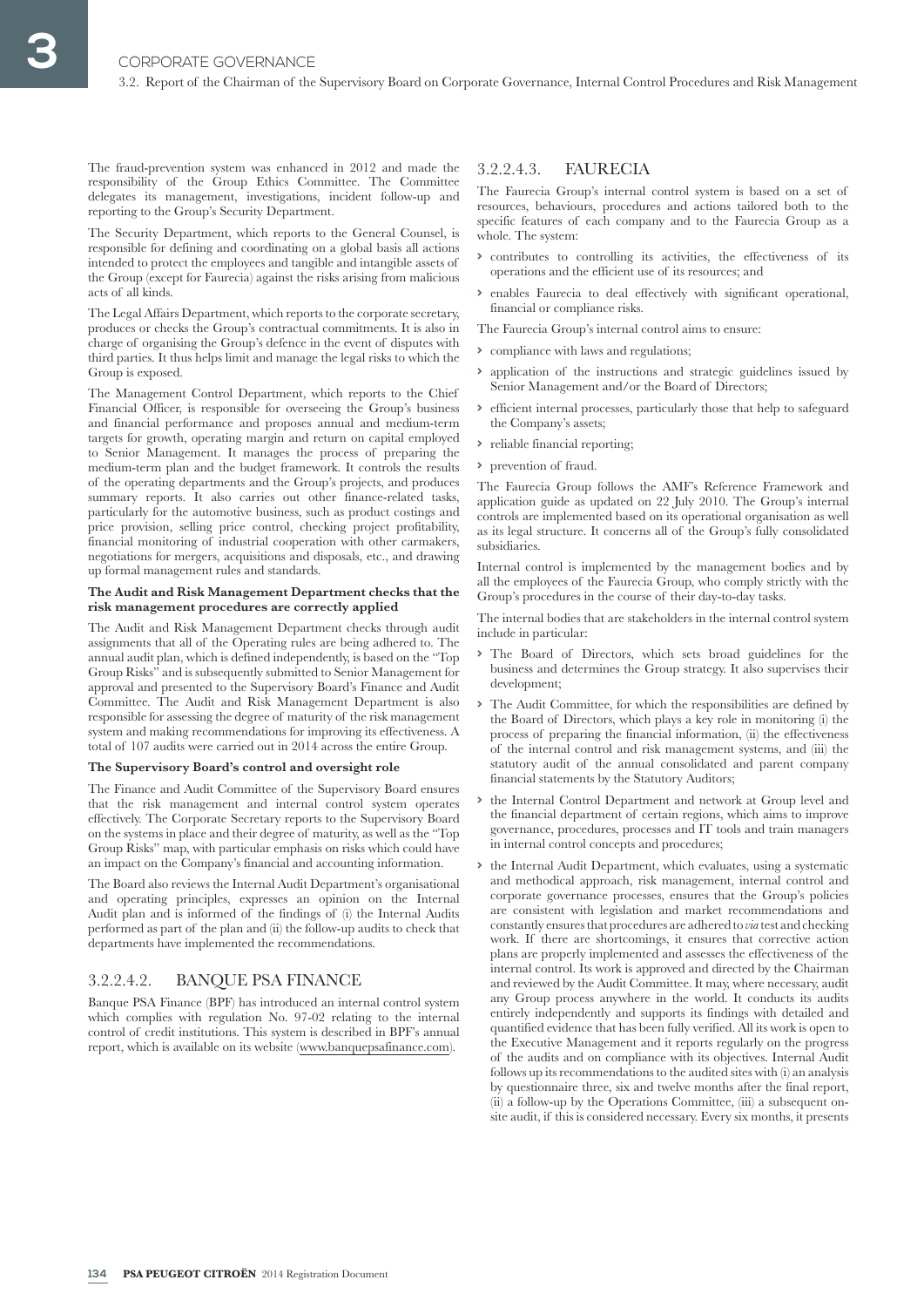the planned audit agenda, the completed reports, and the objectives achieved to the Group's Executive Vice-President, Finance and at least once a year to the Audit Committee.

It reports at least annually to the Audit Committee. Programmes are subject to specific internal control procedures, and are bounded by control procedures and systems throughout their life cycle. The Programme Management System (PMS) closely defines the programme's successive stages. Each programme is marked by milestones, from managing the invitation to tender until the end of the product's life. As part of the control system, programmes are reviewed by the businesses concerned every month. The reviews are formally recorded and must comprise a certain number of documents. The purpose of this process is to identify on an on-going basis both the risks in the programme and the necessary action plans, and to implement those plans.

Quality risks are managed separately. They are assessed using clearly defined indicators, *via* monthly reports that generate improvement plans. Actions to prevent major risks are applied across business boundaries, at all levels in the organisation. There is also an Alert Management System (AMS) which relays problems to management as they arise. This system ensures both that the response will be rapid and organised so that the problem is resolved, and that the Company can capitalise on the solution. Lastly, the Group's Quality Department has a team of auditors independent of operational units to carry out audits at both the production sites and in the research and development centres.

As regards the accounting and financial information, the internal control procedures necessary to produce reliable information are implemented locally. They include physical inventories, a separation of tasks and reconciliations with independent information sources.

At all Group levels, the principles implemented to prepare the financial statements are:

- **>** the processing of all transactions;
- **>** the compliance of the transactions with the applicable accounting principles;
- **>** periodic review of assets.

Good communication between the financial reporting and the Group's operational systems is the bedrock for producing the financial and accounting information. Since 2008, Faurecia has been implementing Group ERP based on the SAP software, which has now been rolled out on most of the Group's accounting platforms and is gradually being rolled out at the Group's various manufacturing sites.

Preparing complete monthly financial statements significantly reduces the risks when establishing half-yearly or annual financial statements, notably as regards deadlines. This allows any problems to be anticipated, the reciprocal accounts are reconciled every month, special transactions are processed without waiting for year end, justifying the tax calculation has become a regular exercise.

## **3.2.2.5. PREPARATION AND PROCESSING OF ACCOUNTING AND FINANCIAL INFORMATION**

The Finance Department is responsible for defining and implementing a specific internal control system for accounting and financial matters, in addition to the risk management system described above, which also applies to it in the same way as any other department of the PSA Peugeot Citroën Group.

## 3.2.2.5.1. ACCOUNTING AND FINANCIAL ORGANISATION

The Finance Department uses a technical and organisational framework called "Nordic" which includes: the Group's accounting and consolidation standards, good accounting practice, integrated accounting standards, finance management standards, financing and cash standards and tax rules. The framework is accessible to all Group employees to ensure that standards are applied uniformly. Different managers are responsible for updating specific categories of standards in line with their areas of specialisation.

The accounting standards describe the accounting policies applicable to all Group's subsidiaries, based on International Financial Reporting Standards (IFRSs) as approved by the European Union, and taking into account the accounting options selected by the Group and any standards that have been early adopted. They set out the accounting treatment and accounting entry structures for complex and/or new transactions. Specific standards are applied for Banque PSA Finance and Faurecia to reflect the specific nature of their businesses.

The guidelines on best accounting practices prepared by the Automotive Division Accounting Department are accessible by all Automotive Division employees. They help to ensure consistent application across the Group of best practices identified in terms of accounting quality and internal control.

A Group reporting timetable, produced by the Corporate Management Control Department, is circulated annually to all the Group's accounting, financial and management departments. For each month, it sets the various accounting, reporting and statement of income dates. The Consolidation Department also prepares and sends out a standard setting out the timetable for the submission and processing of subsidiaries' consolidation packages.

The accounting and financial information systems developed and/or implemented in the Group by the Information Systems Department meet the needs expressed by users (accounting, consolidation, management control, finance, treasury). Each application is classified in terms of availability, integrity, confidentiality and traceability of information sent or produced. The classification determines the requirements in terms of access clearance (confidentiality and traceability) and business continuity and recovery plans (availability and integrity). Data archiving and backup procedures have been implemented to comply with legal requirements for keeping data and to create audit trails guaranteeing data traceability.

To uphold and improve the quality of accounting and internal control within the Group's Automotive Division, an Accounting Quality Plan has been implemented at the level of each accounting team in the relevant departments, under the responsibility of the Chief Financial Officer. This plan comprises all internal actions taken to implement the recommendations of the internal and external auditors, as well as those of the teams themselves. A meeting is held every six months under the Chairmanship of the Group's Chief Financial Officer to monitor the Accounting Quality Plan.